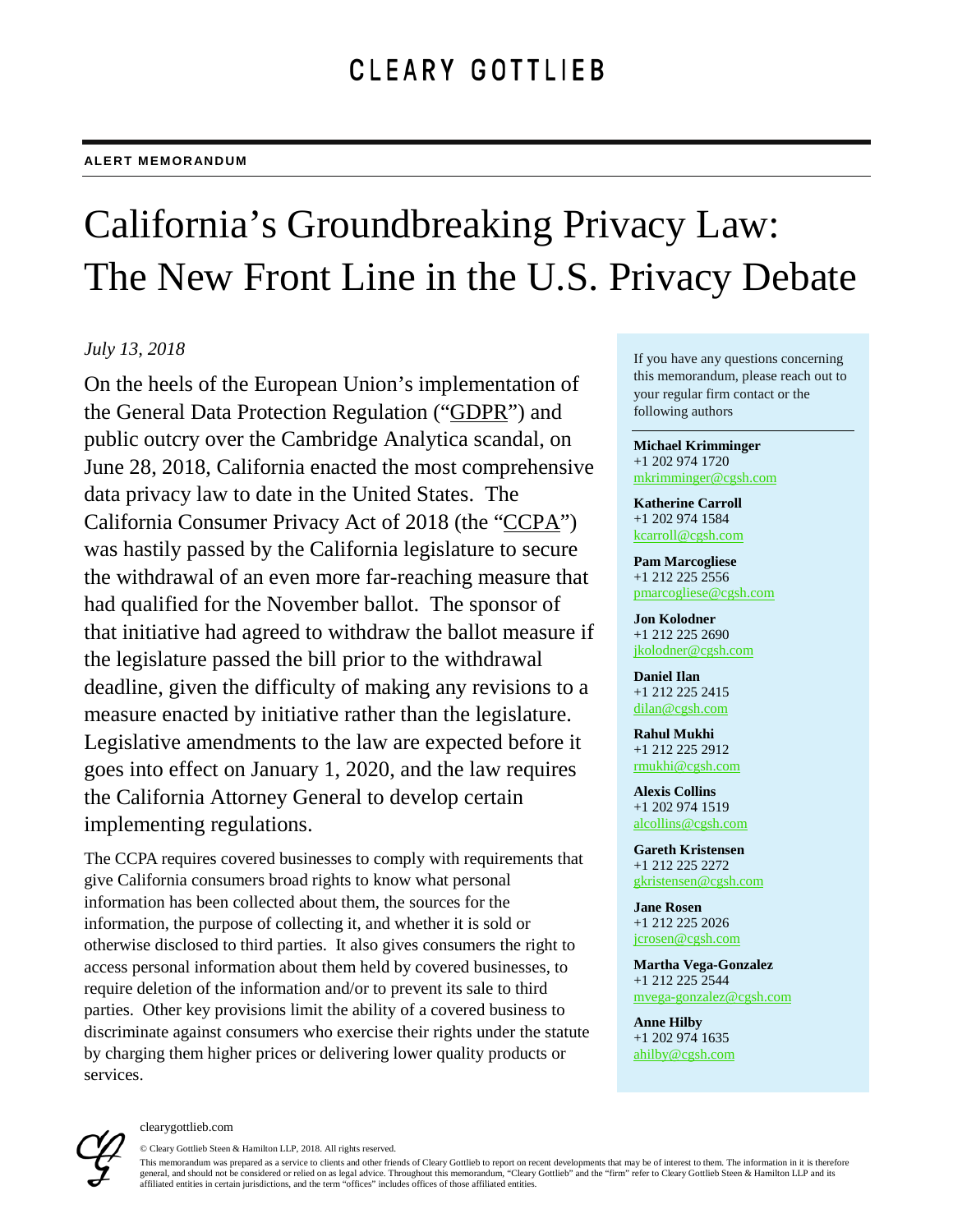*Who must comply?* As passed, the CCPA is likely to affect not only many California businesses, but a large number of businesses that merely have an online presence in California.

The CCPA applies to for-profit entities, located anywhere in the world, that do business in California, collect (or engage a third party to collect) the personal information of California residents and satisfy at least one of the following: (i) have over \$25 million in annual gross revenue, (ii) buy, sell, or receive or share for commercial purposes, the personal information of 50,000 or more California residents, households or devices (households and devices are not limited to those in California or owned by California residents), or (iii) derive 50 percent or more of their revenue from the sale of personal information of California residents (any such entity a "covered business"). It also applies to any parent or subsidiary of a covered business that uses the same branding.

*What personal information is covered?* The CCPA's definition of personal information is significantly broader than is generally used in other U.S. laws. The CCPA definition covers "information that identifies, relates to, describes, is capable of being associated with, or could reasonably be linked, directly or indirectly, with" a particular California resident *or household* (household is not limited to California). Examples include: IP addresses; purchasing or consuming histories or tendencies; browsing history; search history; information regarding a person's interaction with an Internet web site, application, or advertisement; "audio, electronic, visual, thermal, olfactory, or similar information"; and "inferences drawn" from any personal information to create a profile reflecting the resident's "preferences, characteristics, psychological trends, preferences, predispositions, behavior, attitudes, intelligence, abilities, and aptitudes."

*What rights does the CCPA create for California consumers?* The CCPA expands the rights of "consumers" (defined in the Act as natural persons who are California residents, which leaves some uncertainty about whether the Act could be interpreted to extend rights to employees vis-à-vis their

employers, though this does not appear to be the intent) over their personal data in five key ways:

- *Right to Access and Portability*. Consumers have the right to request, up to two times every 12 months, disclosure by a covered business of the categories and specific pieces of personal information the covered business has collected about them, the categories of sources of such information, the covered business's purposes for collecting or selling personal information and the categories of third parties with whom the covered business shares such information. In addition, they have a right to know whether a covered business sells, or discloses for a business purpose, their personal information and, if so, the categories of personal information sold or so disclosed and the categories of third parties to whom the personal information was sold or so disclosed, in each case during the 12 months preceding the request. Upon a verifiable consumer request, covered businesses must disclose and deliver the requested information free of charge within 45 days (or 90 days if the business gives the consumer notice it needs an extension). Such information shall be delivered by mail or electronically, and if electronically, "in a portable and, to the extent technically feasible, in a readily useable format that allows the consumer to transmit this information … to another entity without hindrance." This goes beyond California's existing "Shine the Light" law, which requires businesses to make certain disclosures to their California customers with respect to the sharing of their personal information with third parties for marketing purposes unless such customers are given the opportunity to opt out of such sharing.
- *Right to Require Deletion*. Consumers have the right to require the covered business to delete their personal data. Upon a verifiable consumer request, a covered business must delete the consumer's personal information from its records and direct any service providers to delete the consumer's personal information from their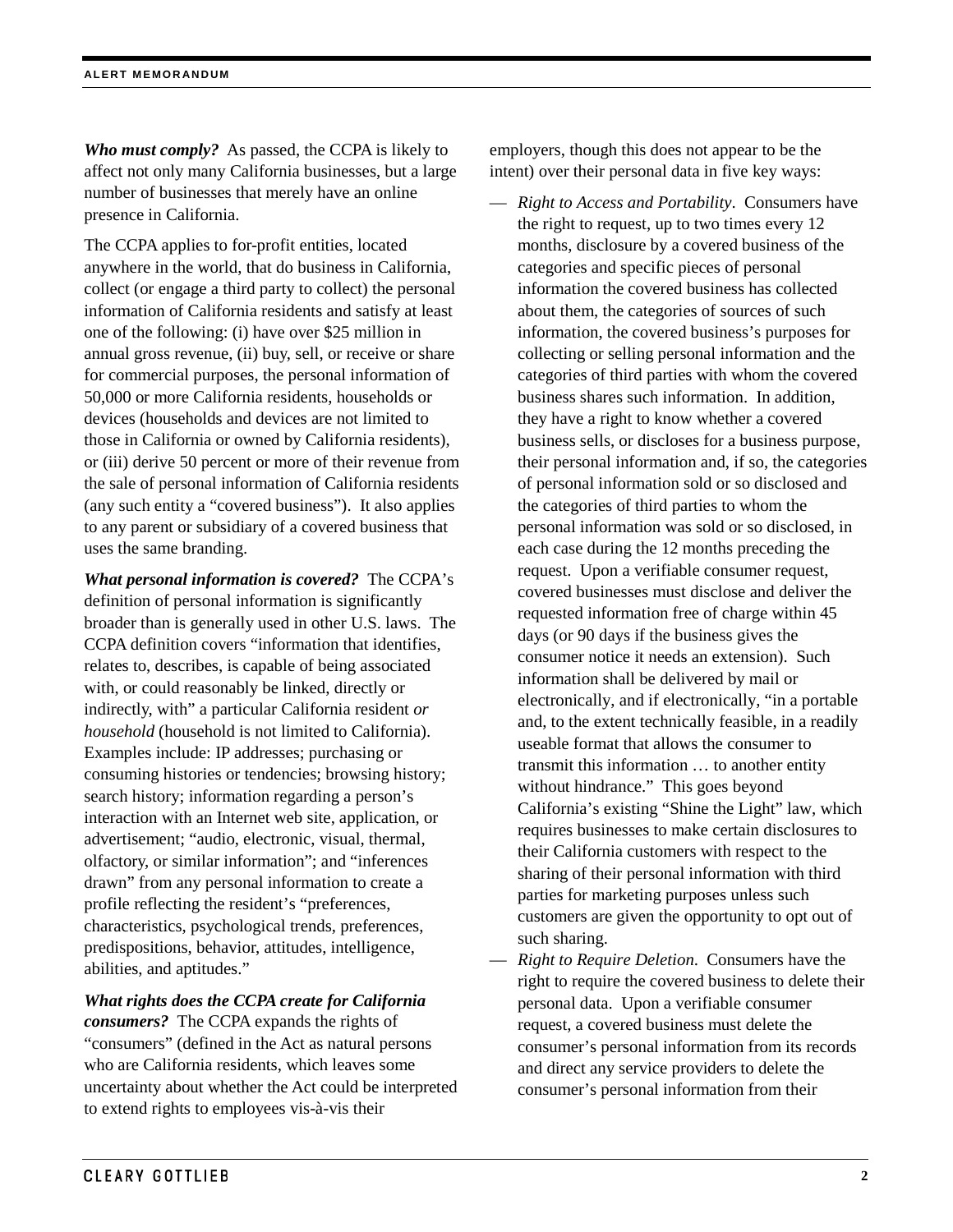records. The CCPA provides exceptions to this requirement where it is necessary for the business or service provider to maintain the consumer's personal information, including for the purposes of completing a transaction, exercising free speech, complying with a legal obligation, enabling "solely internal uses that are reasonably aligned with the expectations of the consumer based on the consumer's relationship with the business" or otherwise using the information "internally, in a lawful manner compatible with the context in which the consumer provided the information."

- *Right to Prohibit Sale*. Consumers 16 years or older have the right to request that the covered business refrain from selling their personal data. Once a covered business has received such an "opt-out" request, it may not seek that consumer's authorization to sell his or her personal information for at least 12 months. For consumers under the age of 16, a covered business may not sell their data without their (or in the case of persons under age 13, their parent's) express consent.
- *Right to Equal Treatment*. Covered businesses are prohibited from discriminating against consumers who exercise any of their rights under the CCPA, including by charging a different price or providing a different quality of goods or services, except if the difference is reasonably related to value provided to the consumer by his or her data. Covered businesses may, however, offer financial incentives for collection, sale or deletion of personal information, provided the incentives are not "unjust, unreasonable, coercive or usurious."

*What affirmative obligations does the CCPA impose on businesses?*The CCPA imposes several obligations on covered businesses, including some that may require such entities to reexamine and revise internal processes for identifying and processing data that falls under the CCPA's expansive definition of personal information. Under the CCPA, covered businesses must:

— *Comply With Verified Requests From California Consumers.* Upon receiving a verifiable request

from a consumer for data access or deletion, a covered business must comply with the request, as described above. A covered business must, therefore, implement processes to enable it to identify the personal information it has collected about any consumer and provide it to the consumer in the required format or delete it, as applicable. Similarly, covered businesses will need to implement a verification process in order to verify the requests are from or on behalf of the consumer purportedly making the request.

- *Provide Request Mechanisms*. Covered businesses must make available two or more designated methods that consumers may use to submit requests, including a toll-free number and website address, if the business maintains a website.
- *Post "Do Not Sell" Links*. A covered business must post a clear and conspicuous link titled "Do Not Sell My Personal Information" on its homepage that will enable consumers (or their authorized agents) to opt out of the sale of such consumers' personal information. Covered businesses will need to implement mechanisms to track opt outs and ensure they do not seek authorization from consumers who have opted out for at least 12 months after such opt out.
- *Include CCPA Disclosures in Their Privacy Policies*. Covered businesses must update their privacy policies (or their websites if they do not maintain a privacy policy) at least once every 12 months to (a) describe the rights of consumers under the CPPA and (b) list categories of information collected, sold or disclosed for a business purpose during the preceding 12 months.

*What are the penalties for non-compliance?* The California Attorney General is responsible for enforcement of the CCPA. Covered businesses that fail to cure an alleged violation within 30 days' notice of alleged noncompliance could face a penalty of up to \$7,500 per violation if the violation is deemed intentional.

Additionally, the CCPA allows private litigants to sue covered businesses in the aftermath of data breaches, providing for statutory damages ranging between \$100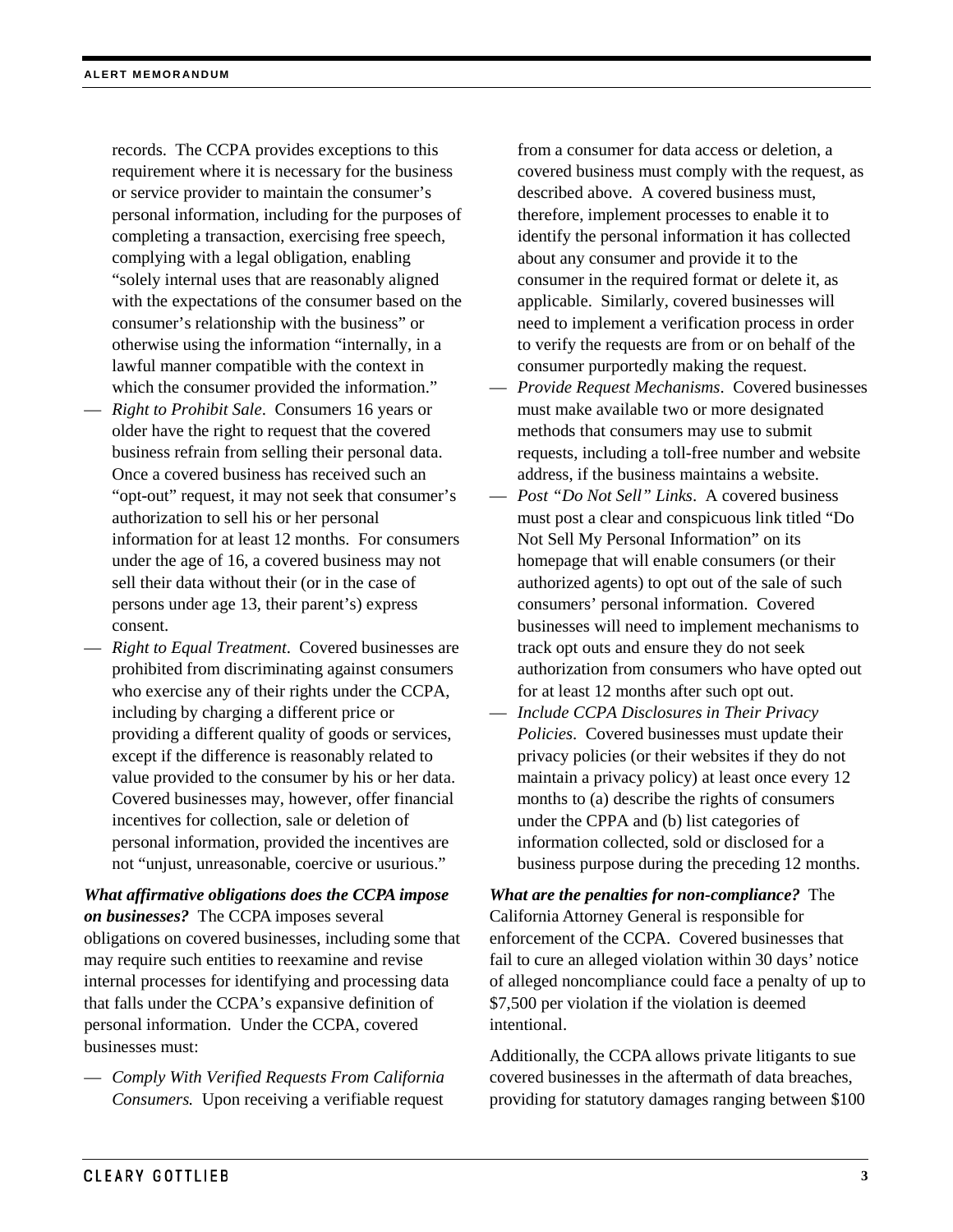and \$750 per person per incident (or actual damages, if greater) where the consumer's personal information (defined more narrowly than in the rest of the statute) is stolen or disclosed through unauthorized means as a result of a covered business's failure to implement and maintain reasonable security procedures. This is, however, subject to a requirement to notify the California Attorney General and allow the California Attorney General to instead prosecute the covered business itself if it so chooses.

*How does the CCPA compare to the GDPR?* Some public commentary has described the CCPA as "California's GDPR" or "GDPR-lite." While the CCPA appears to draw inspiration from the GDPR – under both laws, individuals have rights of transparency, access and data portability and rights to instruct deletion with respect to their personal data – there are distinctions in approach on some key issues.

Generally speaking, the CCPA is less onerous than the GDPR. For example:

— *General Ability to Lawfully Process Personal Data*. The GDPR includes certain conditions that must be met for a business's collection, use, storage and other processing of personal data to be lawful, including that the processing must be based on one of several prescribed lawful grounds. The default position is therefore that the processing of personal data is unlawful unless it is done on the basis of one of these prescribed grounds. The conditions that must be met in order to rely on some of these grounds can be onerous – for example, if a business processes personal data on the basis of a person's consent, the GDPR requires such consent to have been freely given, specific, informed and unambiguous. The CCPA does not include such broad restrictions on companies' abilities to process personal data. Instead, it focuses on providing transparency (for instance, by giving notice to consumers at or before the point of collection as to the categories of personal information to be collected and the purposes for which it will be used) and providing the consumer with certain rights to restrict sale and require deletion of their data.

- *Opt Out vs. Opt In*. The CCPA requires businesses to allow consumers an opportunity to opt out of the sale of their personal information. Under the GDPR, businesses are unlikely to be permitted to sell a person's data unless the person freely gives specific, informed and unambiguous consent to the sale.
- *Vendor Contracts*. While the CCPA contains strong incentives for businesses to include certain requirements in contracts with service providers, such as prohibiting service providers from selling personal information shared with them or using it for purposes other than performing services specified in the contract, the CCPA is less prescriptive than the GDPR, which requires specific additional terms to be included in contracts with third-party vendors who are appointed to store and process personal data on behalf of another business.
- *Cross-Border Transfers*. Unlike the GDPR, which restricts transfers of personal data outside of the European Economic Area unless certain requirements or exemptions are met, the CCPA does not restrict the transfer of personal information outside of California's jurisdiction.

At the same time, even a covered business that is already in compliance with the GDPR may have to consider the following *additional compliance obligations under the CCPA*:

— *Anti-discrimination*. As discussed above, the CCPA bans covered businesses from discriminating against California residents that exercise their rights under the CCPA, including by charging a different price or providing a different quality of goods or services (though businesses may offer certain financial incentives for the collection or sale of personal information). In contrast, price discrimination might be permissible under the GDPR, provided the individual freely gives specific, informed and unambiguous consent (though consent is unlikely to be regarded as freely given if the provision of a service is made conditional on the provision of consent to process